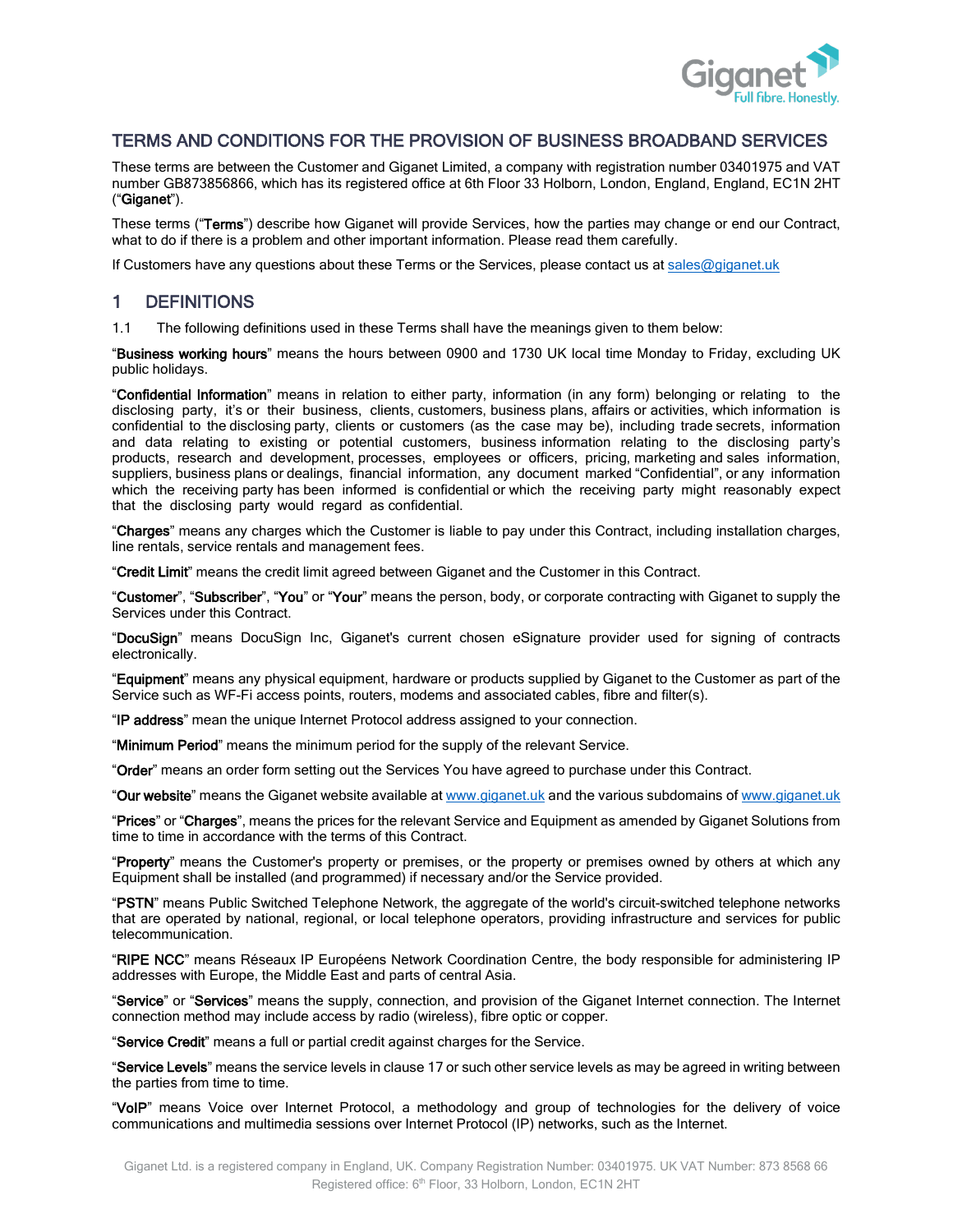

# 2 INTRODUCTION

- 2.1 Our agreement ("Contract") comprises the following documents:
	- These Terms
	- Your Order
	- **Our Privacy Policy**
	- Our Fair and Acceptable Use Policy
	- Our Complaints Code of Practice.
- 2.2 Our Contract sets out the legal relationship between You and Giganet and the basis on which Giganet will provide Equipment and Services to you.
- 2.3 You agree to be bound by the terms of our Contract either by signing an Order form or agreement, by Your use of the Service or by You allowing others to use the Service.

### 3 NEW CONNECTIONS

- 3.1 All of Giganet's Services are available to order by telephone, E-mail, or in person.
- 3.2 Giganet operate as much as possible a paper-less and post-less system when administering new Customer connections to reduce our effect on the environment, improve efficiency and communication and pass on savings made to our customers.
- 3.3 Our Contract will be e-mailed to you for your acceptance and signature. Giganet processes paperwork and contracts electronically using DocuSign. Your electronic signature of our Contract indicates that you would like to place an Order for Services specified in it and that you agree to the terms of our Contract. Giganet's Services will only be supplied to an eligible address that matches the billing address for your chosen payment method. You must be at least 18 years old and a resident of the United Kingdom to place an Order with Giganet.
- 3.4 Business customers may only Order and use the appropriate business-grade Services. If a business is found to be using a residential service, then we reserve the right to change the Service to a business Service and change the relevant business Service Charges or terminate the Contract in which case our early termination fees may apply. Businesses which are not UK VAT registered or which employ fewer than 12 employees may select a residential service at the discretion of Giganet. You acknowledge that if you select a residential service, it will be subject to residential Service Levels.
- 3.5 If you wish to migrate to Giganet's Internet Services from another Internet provider, you should request to cancel your service with your current provider and ensure that it terminates after the new Giganet Service goes live to ensure continued Internet service. There is no straight-migration process between other Internet services or fibre-based Service like there is for BT telephone-line based migrations.
- 3.6 Giganet recommends that customers who have an e-mail service with their current Internet provider make provisions to check whether they can retain this service once they move. Not all Internet providers allow you to retain your existing e-mail address if you cancel a linked broadband account, whereas others may make a small charge, and some others may provide the service free of charge. Giganet provides a SMTP delay server for the purposes of sending E-mails where you use an IMAP/POP3 account, and you cannot use your existing SMTP relay server. The SMTP relay server that we will provide is only accessible to devices when connected to an Giganet Internet provided connection. It is not available on 3rd party Internet connections such as 2G/3G/4G mobile data connections. Currently, Giganet does not provide e-mail accounts to customers.
- 3.7 When ordering Giganet's Services, you must provide a valid e-mail address and you are responsible for maintaining and regularly checking e-mail communications. You can update details of your e-mail address in the online customer portal or by calling Giganet's customer support team. Giganet will use this e-mail address as the primary means to contact you for all purposes in connection with the Service. E-mails sent to you include, but are not limited to, your first and subsequent monthly invoices, any data usage notifications, warnings or alerts, marketing information, network maintenance advice and other information as we see relevant to delivering your Internet connection. You must periodically check any anti-spam systems in case e-mails sent from us are mistakenly marketed as spam or are blacklisted. We recommend you add our domain names to your whitelist or safe senders list to prevent our e-mails being tagged incorrectly. We may send from the following domains: @giganet.uk, @giga.net.uk.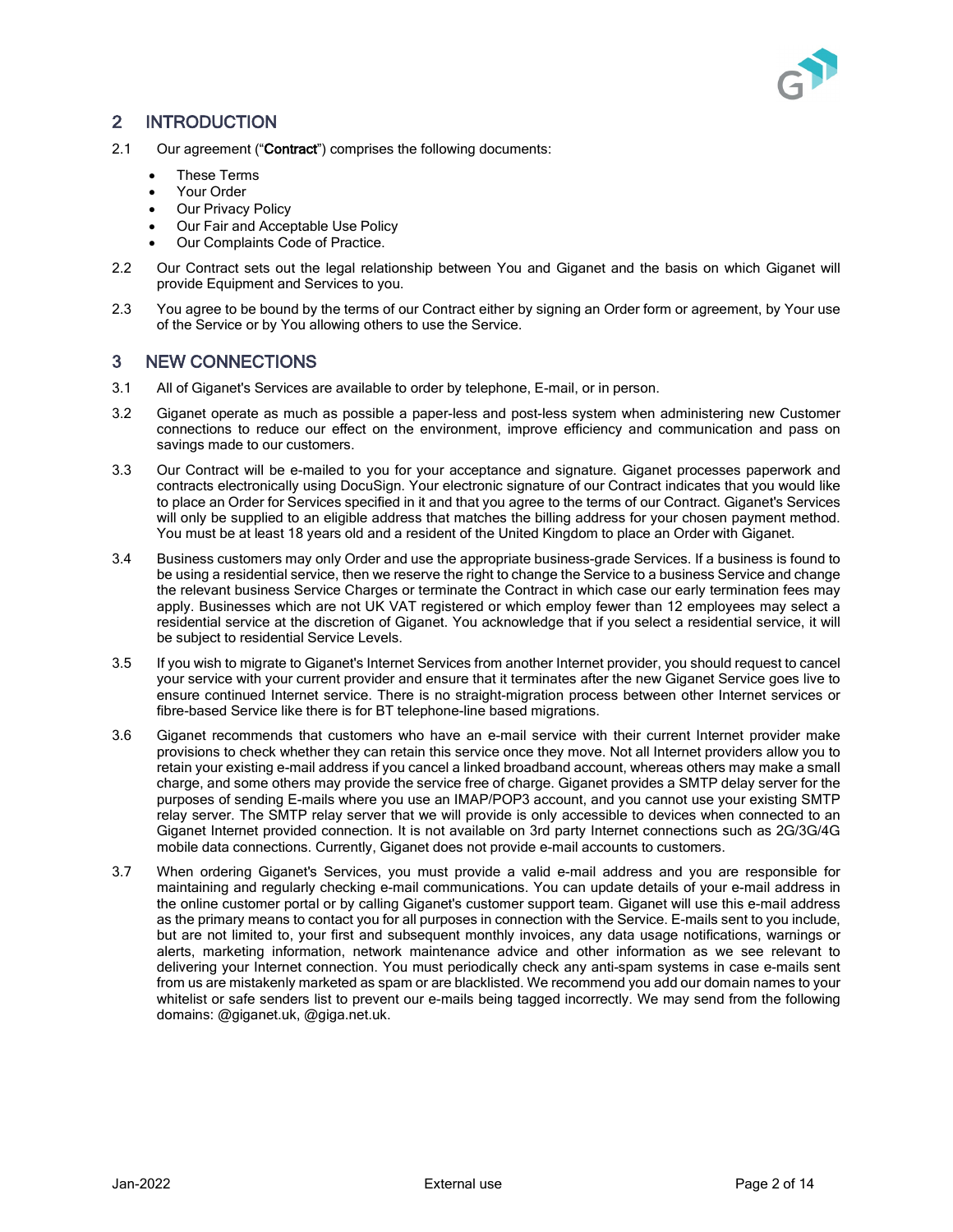

# 4 EQUIPMENT

- 4.1 All Equipment provided by Giganet for the Service remains the property of Giganet unless otherwise advised in writing. For radio-based connections, the Customer Access Radio, and in particular the associated mounting brackets, cabling, and connectors, must not be tampered with, unplugged, painted, changed, touched, damaged or otherwise interfered with or nor shall you to let any other person do so.
- 4.2 You are responsible for any damage or loss of Equipment, unless this is caused by our or our contractor's negligence whilst installing, upgrading, or maintaining the Equipment or where the fault is caused by the Equipment during its normal operation. You are responsible for ensuring that the Equipment is secure and protected from unauthorised interference.
- <span id="page-2-0"></span>4.3 You must not:
- 4.3.1 Sell, let, transfer, dispose of, repair, service, tamper with, remove or interfere with the Equipment, use it as security for borrowing, or do anything else which would affect our rights over the Equipment;
- 4.3.2 Add to, alter or in any way interfere with the Equipment, including connecting it to any Equipment or device designed to divert electronic communications services to a different provider;
- 4.3.3 Allow Equipment to be repaired, serviced or otherwise attended to by any person other than our authorised representative;
- 4.3.4 Anything which is likely to damage the Equipment or reduce its performance or operation; or
- 4.3.5 Remove, tamper with, change or mask any words or labels on the Equipment or any part of it.
- 4.4 You must immediately tell us of any loss of or damage to the service Equipment. We do not accept any liability for loss or damage arising as a result of you not complying with clause [4.3.](#page-2-0)
- 4.5 Equipment is provided with a 12-month warranty, subject to the exclusions in clause [4.6,](#page-2-1) that begins on the Service commencement date. Any eligible faults, subject to clause [4.6,](#page-2-1) arising with the Equipment during this period will be covered by the warranty at no extra cost, excluding engineering time or postage charges, where we send replacements by post or courier, and engineer visits, where required.
- <span id="page-2-1"></span>4.6 For radio-based connections that are damaged because of factors out of our reasonable control, including but not limited to, electrical surges and damage, lightning damage, storm/wind damage, flood damage, acts of war or riots damage, then there may be a service fee to replace or repair the damaged Equipment.
- 4.7 For other applicable repair charges please see clause 15.
- 4.8 Giganet recommends that customers protect the electrical and networking Equipment with an electrical mains surge protector or/and an uninterruptible power supply (UPS). Such UPS devices do not offer 100% protection; however, they can prevent most common electrical mains problems. Surge protectors and battery backup systems (UPS) are available from certain third-party retailers at extra cost.

#### **5** INSTALLATION

- 5.1 Once your Order has been confirmed and accepted, we may contact you to arrange a mutually suitable installation date for the installation of any Equipment that we need to install at your Premises. You must ensure that:
- 5.1.1 someone is available on the date and time to allow us to install the Service;
- 5.1.2 you are the owner or have sought the necessary permission from the owner, landlord or local authority (such as for planning or listed building consent where required) for the installation of the Equipment. We take no responsibility for you not obtaining the necessary permission if you need this;
- 5.1.3 you have prepared the installation Property for the installation according to our expectations; and
- 5.1.4 your own network equipment and/or computers meet the required specification to use the Service. Typically, this means any networked device is no more than five (5) years old from the date you sign up to our service, and is capable of 802.11n Wi-Fi, certified for use in the EU/UK. If you use devices which are older than five (5) years old, then we take no responsibility for any potential adverse performance or reliability issues caused by your use of these.
- 5.2 If our engineer arrives and any of the above is not met and we are unable to proceed with the installation, then we reserve the right to charge an abortive engineering charge. A new date and time will be provided which is subject to engineering availability and the installation will be subject to the installation charges set out in clause 15.
- 5.3 Standard installations include: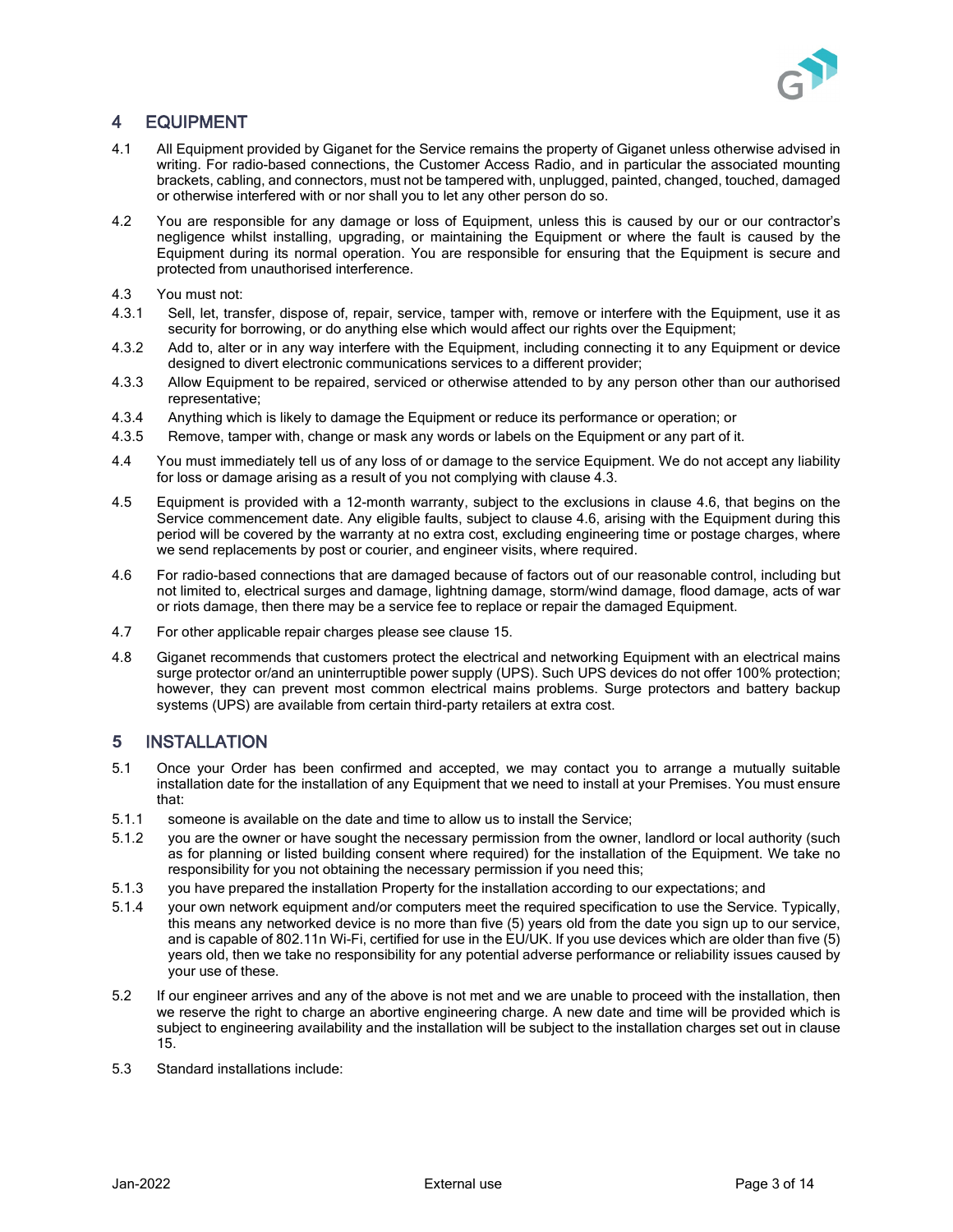

- 5.3.1 the installation of an overhead or underground cable to the Property;
- 5.3.2 the installation of Equipment to the side of the Property; and
- 5.4 the drilling of a hole to enter the Property with cable which will terminate an agreed location for the provided router.
- 5.5 Additional equipment, services or labour provided outside of the scope of a standard installation are Chargeable as defined within this Contract.
- 5.6 Non-standard installations include:
- 5.6.1 installations which involve the distance to the Property from the road being greater than what Giganet considers to be a standard distance;
- 5.6.2 where there are additional costs are associated with the Customer's required routing of the cable to the Property; and/or
- 5.6.3 where the Property is a multi-dwelling unit (MDU).
- 5.7 Non-standard installations are subject to Giganet approval and we may reject non-standard installation if we are unable to provide them satisfactory.
- 5.8 Non-standard installations are subject to quotation and sometimes after a physical-site survey has been completed. We will estimate our costs for installing and connecting the Service, and those estimated costs will be covered by our Charges set out in the Order form.
- 5.9 Where Giganet, its partners or contractors install data cabling underground on a Customer's land or Property, the Customer shall inform Giganet, Giganet's partners or contractors where existing underground services are located accurately and completely before any work takes place. Giganet, Giganet's partners or contractors shall take no responsibility for any damage to existing services, potential and subsequent loss of the Service(s) where the location of the existing underground services was not accurately and completely disclosed beforehand. Any damage which is caused by the Customer's failure to properly inform on this matter may be repaired at the sole discretion of Giganet, Giganet's partners or contractors upon agreement with the Customer and at extra charge which shall be quoted before any work is carried out. If Giganet, Giganet's partners or contractors are unable to repair or the Customer rejects our quotation, then the Customer must organise its own repair by other means. An example of existing underground service may include but is not limited to: BT copper telephone lines, BT fibre optic cables, local power distribution mains power cables, mains water pipes, mains gas pipes, the customer's own water, mains power, fibre, data, or gas pipes.

## 6 ACCESS TO YOUR PREMISES

- 6.1 Our engineers will need to visit your Property to install the Services or carry out routine repairs. The engineer will not be responsible for connecting any Equipment Giganet hasn't provided. We will agree an appointment date with you in relation to such visits.
- 6.2 You confirm that you are the current occupier of the Property either as a freeholder or a tenant under a lease with legally binding permission from the freeholder for Giganet to install Equipment and provide the Service there. Unless the Customer advises Giganet in writing that it does not have such authority, the Customer agrees to give Giganet access to its Property together with all necessary permissions to carry out work at the Property and to connect, maintain, change, replace, inspect or remove Equipment and supply the Services.
- <span id="page-3-0"></span>6.3 The Customer shall give Giganet at least 48 hours' notice if they need to change or cancel an engineer's visit.
- 6.4 Giganet may charge Customers for engineer's visits where:
- 6.4.1 there is no one authorised by the Customer to make decisions in relation to the Services and Equipment;
- 6.4.2 the Customer fail to give 48 hours' notice to cancel the visit under clause [6.3;](#page-3-0)
- 6.4.3 the Customer reports a fault, but the engineer discovers the fault was not due to the Services or Equipment or the reported fault was not found;
- 6.4.4 the Customer provides an incorrect address;
- 6.4.5 Giganet engineers arrive at the Property, but the Customer no longer wishes to have the work carried out; or
- 6.4.6 Giganet's engineer cannot access or is refused access to the Property for any reason.
- 6.5 The Customer acknowledges that Giganet is unable to install Equipment and provide the Services until it has all necessary consents and permissions to do so. If Giganet has to cross the Customer's land or install, maintain and operate our Equipment at its Property, the Customer hereby provides Giganet with its consent to do so (and the Customer agrees to use best endeavours to obtain any such consent from another person if it is required). Before Giganet installs its Equipment and provides the Services, the Customer will provide Giganet with any additional consents in the form of a wayleave agreement suitable to Giganet if such additional agreement is required. If the Customer is unable to provide Giganet with the consents and permissions Giganet requires, Giganet may end this Contract.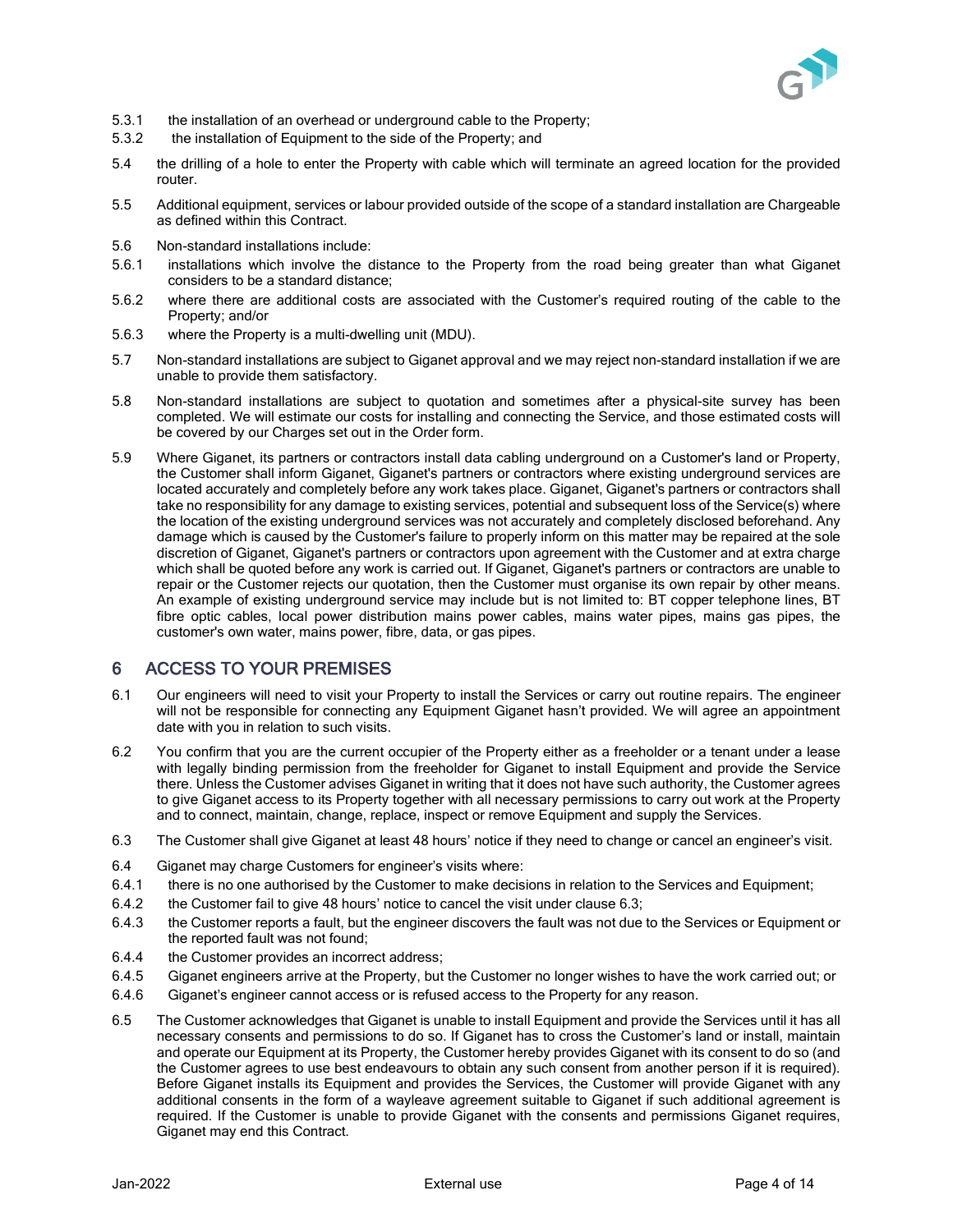

# 7 YOUR NETWORK AND DEVICES

- 7.1 If you connect the Service to your Local Area Network (LAN), you are responsible for ensuring that the LAN does not adversely affect our Equipment or our network. You are responsible for your LAN including all aspects of its configuration including but not limited to, routers, wireless access points, firewalls, computers, tablets and phones. You are also responsible for your devices and other devices that may connect to your LAN with or without your knowledge. Our demarcation point with your LAN shall be the Ethernet port on the power supply of the Customer Access Radio for radio-based connections, the fibre media convertor Ethernet port for fibre optic connections and the Ethernet copper cable for copper-based services.
- 7.2 Giganet does not provide support for your computers, tablet computers, smart televisions, or any other networked device that may interact with the Service we provide. Please consult with an IT technician for any assistance with those devices.

### **8** VOIP SERVICES

- 8.1 Our Internet services are able to be used for VoIP services. As with any service customers use on the Internet, we take no contractual responsibility for their suitability, reliability, or any other contractual responsibilities for them.
- 8.2 Please be aware that unlike Openreach copper line services, to use VoIP services you will require mains power to all required network devices that deliver VoIP connectivity. This includes the Internet connection equipment that we have provided, as well as any internal network devices, VoIP phones, adapters or anything that requires mains power. In the event of a mains power failure, please be aware that your ability to use the VoIP service may be limited and therefore we recommend for any critical phone requirements that you either retain a Openreach copper line or ensure your mobile phone works and has suitable reception. You may need to consider contingency for dialling 999, the emergency services, in the event of a mains power failure.

#### 9 UPGRADES AND CHANGES OF SERVICE REQUIREMENTS REQUESTED BY THE **CUSTOMER**

- 9.1 During the Minimum Period (or subsequent new Minimum Period for applicable business customers):
- 9.1.1 We allow Customers to upgrade their Service and increase their chosen speed package.
- 9.1.2 The new Charges applicable to the changes in Service and options will be applicable on the date of the upgrade.
- 9.1.3 Upgrades during the Minimum Period will not vary the initial Minimum Period.
- 9.2 After the Minimum Period:
- 9.2.1 We will charge all customers at our prevailing rates and the Customers will go onto Giganet's monthly rolling terms.

## 10 EQUIPMENT MAINTENANCE AND RECOVERY

10.1 From time-to-time Giganet may need to repair, replace, maintain or upgrade any Equipment installed on your Property or require you to return our Equipment following any termination of this Contract. Non return of equipment after 30 days of termination would result in a charges made for the item.

## 11 NETWORK MAINTENANCE

- 11.1 From time-to-time Giganet or its suppliers may need to repair, replace, maintain or upgrade any core network infrastructure beyond the Customer's Property to improve the network performance, reliability or features, or allow new components to be integrated into the network.
- 11.2 Giganet will make every reasonable effort to provide prior written notice of planned maintenance work on Our website or by email. If you are a business customer with an Ethernet service, we will provide you with an e-mail notification in advance of this work. It is your responsibility to make sure you monitor Our website status page and monitor your e-mails so that you are aware of the potential disruption when the maintenance occurs. Maintenance windows are usually between 00:01 and 06:00 UK local time where the actual work and thus interruption of service may only last for a small proportion of this. Although a large window is advertised for contingency, the work often completes much quicker.
- 11.3 Sometimes Giganet or its suppliers may need to make emergency maintenance. This emergency maintenance may not be pre-planned and may need to be carried out immediately at any time of the day without any prior notice. We will always make best efforts to pre-warn of any interruption of service if we are at the cause of it, however for emergency works, this may not be possible.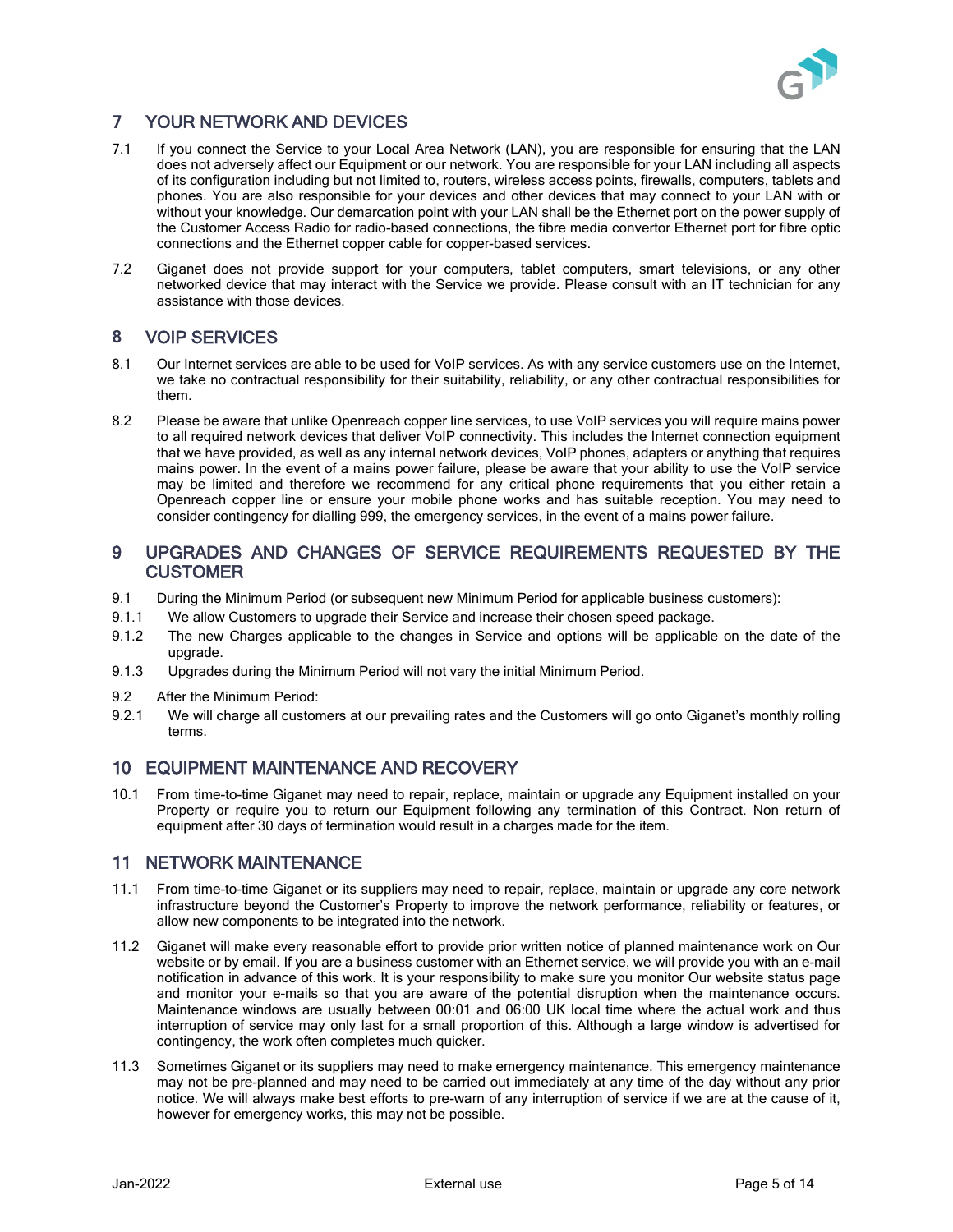

11.4 Any Service Levels are not applicable during any maintenance of any kind, pre-planned or emergency, and no Service Credits can be requested or will apply.

#### 12 FAIR AND ACCEPTABLE USE

12.1 You agree to comply with our Fair and Acceptable Use Policy as published on Our website from time to time.

## 13 TECHNICAL DETAILS ABOUT THE SERVICE

- 13.1 Public IP addresses:
- 13.1.1 Each Customer may receive 1 public IPv4 address or service via carrier grade Network Address Translation (NAT). You will not own any allocated IP address we may provide to deliver the Services;
- 13.1.2 If your connection is suspended, disconnected or terminated, your static IP address will be reallocated to Giganet.
- 13.1.3 If we provide an IP address it will be granted for your non-exclusive use and subject to RIPE NCC's requirements.
- 13.1.4 We may need to change customer's assigned public IP address(es) due to network configuration changes or where we are required to by RIPE NCC guidelines. We shall provide prior notice where we are required to change your IP address so you can make sufficient provisions to change any DNS records or update any services that require knowledge of your public IP address.
- 13.1.5 Due to the limited number of public IPv4 address, Customers requiring more than 1 public address will be required to make a sufficient justification for their needs for multiple IPs. Customers are encouraged to use Network Address Translation (NAT) and share services (port forwarding) on single IP addresses. Additional IP addresses will be provided at Giganet's prevailing rates.
- 13.1.6 Giganet may require you to move from having a dedicated IP address to your service being delivered by carrier grade NAT in which case your IP address will be reassigned back to Giganet.
- 13.2 IPv6:
- 13.2.1 We support IPv6 addresses which will be provided upon request.
- 13.3 Reverse DNS:
- 13.3.1 Some business customers may require a reverse delegated record, herein called DNS or reverse DNS, for the IP address assigned to their Service. Giganet will allow business customers to request an DNS record be applied only if the domain name DNS A-record is pointing to the IP address whose rDNS record needs applying. We also only allow two DNS changes per annum. Additional requests are subject to approval by Giganet.
- 13.3.2 DNS record requests are not available for residential connections. Customer will need to switch to a business Service for rDNS requests.
- 13.4 Port forwarding/static NAT:
- 13.4.1 Business and Ethernet customers are entitled to use their own router and may configure their router and firewall as they wish, subject to complying with these terms and conditions.
- 13.4.2 For all residential customers and business customers who request a Giganet router, no specific port forwarding, or static NAT options are configured in the Equipment if it is capable of supporting this feature. Where the Equipment supports it, UPnP is enabled by default which helps for some network devices such as game consoles and media streamers to gain two-way access to the Internet and your LAN.
- 13.4.3 As port forwarding is usually only required for business service, Giganet makes a provision to helping set up the initial port forwarding rules for business customers who access the Service using Equipment that we have provided and where the Equipment supports this feature. Giganet then allows business customers the option to add, change or remove particular entries at a maximum of two requests per quarter. Excessive requests are chargeable at our remote configuration charge.
- 13.4.4 Giganet makes no provision to enable port forwarding on residential Equipment. It will only be supported on the Equipment at the sole discretion of Giganet. Requests to do this are chargeable at our standard remote configuration Charge.

## 14 OPTIONAL EQUIPMENT

- 14.1 Such optional Equipment may include but is not limited to Wi-Fi access points, Wi-Fi mesh, Wi-Fi extenders and network switches. Such Equipment is additional to the Equipment we provide for the purpose of providing the basic Internet Service and will be charged at Giganet's prevailing rates.
- 14.2 Where the optional Equipment includes a Wi-Fi access point, Wi-Fi mesh or a Wi-Fi extender, Giganet will allow the Customer to access the management interface of these devices. Support for this additional equipment is not included as part of the Service and changes are made at your own risk.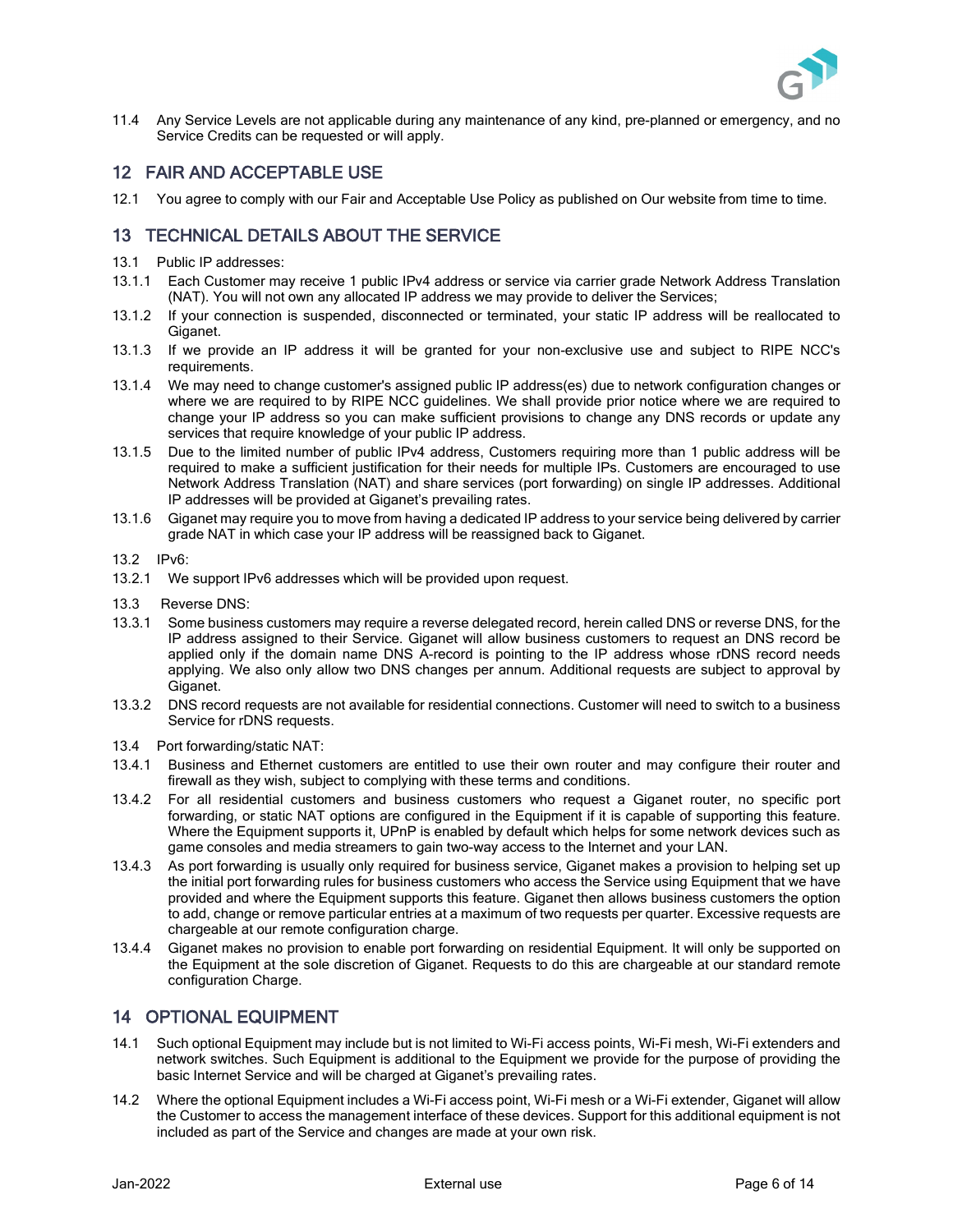

14.3 Any optional Equipment is provided with a manufacturer's 12-month warranty. We do not provide any support for this Equipment once it has been installed.

### 15 CHANGES AND PAYMENT

- 15.1 You are responsible for paying any Charges due for the Services and Equipment you receive from Giganet as invoiced. These Charges are payable from the day that you sign our Contract or Service activation, whichever comes first. Recurring Charges will be collected in advance, whilst one-off fees will be collected in arrears.
- 15.2 Our Charges include the following fees:
- 15.2.1 Monthly subscription fee: A recurring Charge paid monthly in advance for the provision of your monthly Service. The first payment will be pro-rated from the date of connection to the end of the calendar month. The regular billing cycle for regular Service charges is the 1st day of the calendar month.
- 15.2.2 Connection/Installation fee: This is a one-off charge, paid at the time of activating your account.
- 15.2.3 Cancellation fee: This is due if costs have already been incurred by Giganet to process your Order and you subsequently cancel your Order before the Services connection date, and is in addition to any actual costs of providing the Services. This Charge is £85+VAT plus any termination charges we might receive from our suppliers for pre-go live cancellation.
- 15.2.4 Reactivation fee: This is due if your account has been suspended for any reason and is subsequently reactivated without the need for an on-site visit. This charge is £55+VAT.
- <span id="page-6-1"></span>15.2.5 Early termination fee: This is due if you cancel your Service before the Minimum Period has been reached. This fees is the cost of the Charges due for the Services for remainder of the Minimum Period.
- 15.2.6 Abortive engineering charge: This is due if you are not available during a pre-arranged on-site survey, the installation of Service, or for the repair of Service, or if our engineer is prevented from proceeding with the arranged work because of factors within the Customer's control. This charge is £85+VAT.
- 15.3 Installation Extra Items. These include:
- 15.3.1 Labour associated to routing cables beyond a standard installation during the initial installation: £50+VAT per hour of part thereof.
- 15.3.2 Weekend, evening or public holiday installation: We can agree to install a new Service in the evening (defined as being between 17.00hrs and 23.59hrs) and the weekend (defined as being either Saturday or Sunday), or a UK public holiday as part of a special arrangement. This carries an extra charge on top of the agreed installation fee for normal-working hours installations. Unless otherwise advised, out of hours installations' carry an extra charge of £100+VAT per hour for any on-site work on top of the standard Business working hour installation rate. If it is the case that our supplier has a minimum time period allocated for weekend works this would also apply in our charges to the customer.
- 15.3.3 Additional non-standard installation items not specified on our price list: These are priced on quotation and are subject to agreement.
- 15.3.4 Service/Support Charges where outside of scope of included support: These will apply if we need to replace the router that we have provided because the Customer has damaged, factory defaulted the settings or changed the configuration in a manner which prevents it's normal and desired operation. This charge is at the cost price of the router plus £65+VAT which covers the reconfiguration, and does not cover any expedited shipping if required.
- 15.3.5 Remote configuration or support charge: This charge will apply where Customers request changes remotely to the Equipment or Service, or where the Customer requests support for the Equipment or Services we have provided which they have altered to an undesired state. Our standard remote configuration charge is £25+VAT per ¼ hour or part thereof for services provided within normal business hours with out of hours uplifts as appropriate.
- <span id="page-6-0"></span>15.4 Administration fee. An administration fee is chargeable when we are required to carry out extra work because of something that you do not do. These fees are not normally necessary, and you can take steps to avoid them. We will try to work with you to avoid additional administration fees. We may also choose to retrospectively credit an administration fee if you take steps to avoid extra work for us. Our Administration fee is £ 25 VAT on each occasion chargeable at our sole discretion. An Administration fee will be charged:
- 15.4.1 If you pay by credit or debit card and at a later date the payment is clawed back. This applies if we successfully defend the claw back or the claw back is later returned;
- 15.4.2 If you pay by Direct Debit and your payment fails;
- 15.4.3 If you cancel a Direct Debit via your bank, and don't inform us before you cancel it with your bank; or
- 15.4.4 If you pay by Direct Debit and later claw back the payment. This applies if we successfully defend the claw back or the claw back is later returned.
- 15.5 Payment Methods:
- 15.5.1 All Customers are required to set up Direct Debits as a means to pay regular invoices.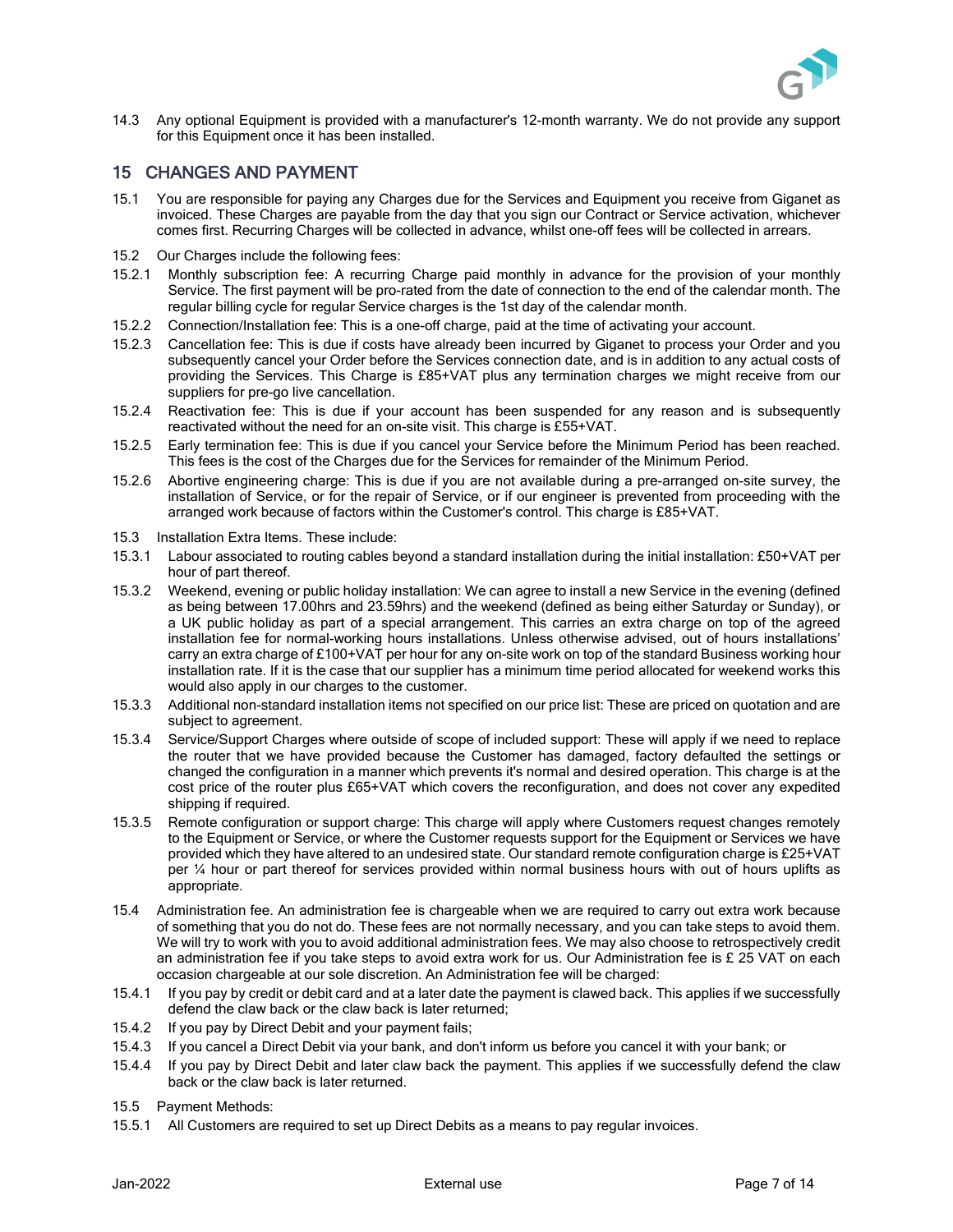

- 15.5.2 If your bank account or card details change you must notify Giganet immediately to ensure continuity of your Service and so that they are updated on our system. It is possible to change your bank account details (Direct Debit payment customers) and debit or credit card details you have provided online in your customer portal.
- <span id="page-7-1"></span>15.6 All payments shall be made in UK Pounds Sterling.
- 15.7 All invoices will be issued and held on Our website in the customer portal. You will need your username (often your E-mail address) and password in order to access the customer portal. Giganet will e-mail you to notify you when a new invoice has been issued and you are responsible for viewing and storing local copies of these invoices. If you forget your password to the end user portal, you can request to reset your password yourself by following the applicable links. Alternatively, you can request a new password from our support department within our normal Business working hours.
- 15.8 You must pay Giganet all sums due to Giganet in full and you cannot deduct or withhold any part of the sums you owe us, except as permitted by law.
- 15.9 Clawed Back Payments:
- 15.9.1 If you pay using a debit card, credit card or Direct Debit, then you have the facility to claw back or reject the payment at a later date to you bank or card provider. This happens if you request to your bank or payment card provider for a refund for any reason, such as a claim under the Direct Debit Guarantee.
- 15.9.2 There should be no reason for you to claw back or reject the payment to your bank. If you have a payment query, please contact us if we have mistakenly taken payment from you, and we will issue a refund immediately if proved to be incorrect. We will even refund to you any applicable charges you bank may have applied if applicable, up to a maximum of our Administration fee described in clause [15.4.](#page-6-0)
- 15.9.3 If you do request a claw back or rejection of payment this makes it as though the payment was never made at all, and therefore you still owe us money for the goods and services provided.
- 15.10 Interest may be charged by Giganet if you do not pay us in full by the due date. Giganet may charge you interest on any overdue payments from the date you should have paid until Giganet receives full payment of the amount you owe including full interest (whether before or after judgement) at the rate of 5% per annum.
- 15.11 Please be advised that in the event of Giganet not receiving full payment for Services provided, Giganet may suspend or terminate your Services and take any steps necessary to recover the amounts due (including any costs incurred collecting the funds owed).
- 15.12 All business service prices shown are exclusive of VAT. In any event you are liable to pay VAT on all Services provided at the prevailing rate.
- 15.13 The Charges payable may increase each year in accordance with the Consumer Price Index (CPI) which is published in January each year. We will give you at least 30 (thirty) days' notice of such change.

#### 16 SERVICE INTERRUPTIONS

- <span id="page-7-0"></span>16.1 We will take all reasonable measures to rectify any interruptions in the Services. However, we cannot be held responsible or liable for disruptions, delay or failure in the performance of our obligations caused by matters beyond our reasonable control including but not limited to hurricanes, tornadoes, storms, wars, strikes, floods, wild fires, natural disasters or other acts of God, third parties where our Equipment is installed on their land or property and mains power fails, wireless interference, the failure of Giganet's providers, or the failure of the internet generally (where other ISP's are adversely affected).
- 16.2 We may need to make changes to our network or the technical specification of the Service or may need to suspend provision of the Services for operational or technical reasons. We will use all reasonable endeavours to notify you in advance of such changes or suspension if it materially affects your Services. We will do everything which is reasonably in our power to minimise the effect of these disruptions on you.
- 16.3 Due to the shared use of networks and factors outside our control such as access to third party content and services, your Service availability and speed may vary from time to time. In addition, the actual speed and Service that you experience can be affected by a number of variable factors including your router positioning, wall thickness and construction, size of rooms, presence of metal piping, electrical devices, fish tanks and other dense objects and the capabilities of the devices which are using the WiFi.
- 16.4 Our engineers will recommend the optimal location for routers. If you wish to have the router located in a substantially different location, then we give no guarantees regarding the performance of the router. For example, the router should not be located on a windowsill, behind a TV or at the edge of a building where wi-fi services are required at another edge of the building.
- 16.5 Power based wi-fi extenders can provide a limited solution for distant rooms, however we do not provide any recommendations or guarantees regarding speeds or services routed through such equipment. Large properties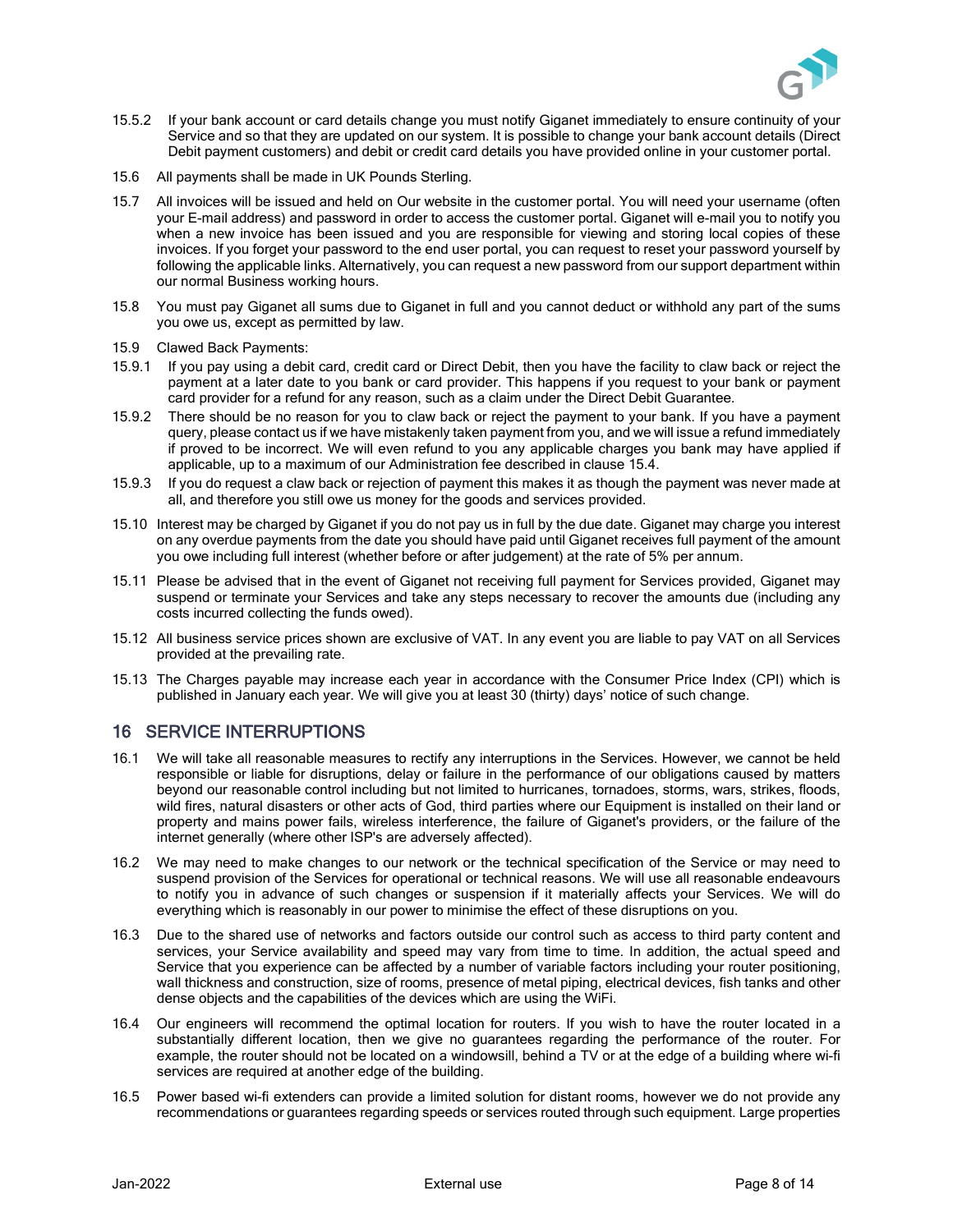

that require best internet speeds throughout should receive a professional service form a responsible IT provider to survey and recommend internal equipment to extend performance adequately.

- 16.6 We are committed to providing you with a Service that has as few disruptions as possible. In the unlikely event that you experience a total loss of Service caused by factors within our control for more than five (5) consecutive days, you'll be compensated for each day's disruption (including the first five (5) days) by a Service Credit towards your monthly service fee equivalent to the amount you would have paid for Service on those days subject to the limitations in clause [16.4.](#page-8-1)
- <span id="page-8-1"></span>16.7 Giganet is not liable to pay Service Credits or otherwise:
- 16.7.1 For any interruptions caused by matters beyond our reasonable control as defined in clause [16.1;](#page-7-0)
- 16.7.2 If Giganet is not provided with a named onsite contact for the duration of a fault in the case of faults affecting Equipment at the Customer's Property, in which case the time to resolve a fault can be extended;
- 16.7.3 If the fault relates to any faulty Equipment that is situated in or on your Property or land, where suitable access is not provided to allow us to repair/replace the faulty Equipment, or where access is not provided to us within the next two working days following the report of the fault;
- 16.7.4 If the fault which has caused the Service interruption occurred due to the Customer's negligence or breach of this Contract;
- 16.7.5 If the fault is not related to Equipment or the Service that we have provided; or
- 16.7.6 If you are in breach any of our Contract, including but not limited to non-payment or for using the Services in breach of our Fair and Acceptable Usage Policy.
- 16.8 You must request Service Credits in writing to us within thirty (30) calendar days of the service outage to qualify.
- 16.9 If we reasonably believe that you are using the Services in breach of your obligations, including use of the Services in breach of the Fair and Acceptable Usage Policy, we may without liability or further notice suspend Services or in certain circumstances terminate your Contract.

#### <span id="page-8-0"></span>17 SERVICE LEVELS

- 17.1 Giganet agree to provide the Services in accordance with its provider's service levels.
- 17.2 Giganet shall be permitted to vary its providers' service level agreement upon twenty (20) days prior written notice to the Customer.
- 17.3 In addition, Giganet offers the following Service Levels on its core network comprising any network infrastructure owned and operated by Giganet. In relation to the Service, there will be:
- 17.3.1 Less than 20m/s latency;
- 17.3.2 Less than 1% packet loss; and
- 17.3.3 Less than 10m/s jitter for 99.9% of the time.
- 17.4 Giganet retains the right not to pass on to the Customer any benefits of its services levels it has agreed with its providers relating to Service Credits where the cost of administering the credits, in Giganet's reasonable opinion, is disproportionate to the credit received.
- 17.5 The performance of the Service and times experienced will depend on a range of factors, including but not limited to contention ratio, atmospheric conditions, interference, bandwidth, network congestion and Internet congestion.

#### 18 COOLING OFF PERIOD

- 18.1 If you change your mind and decide you would like to terminate your Contract, provided you give us written notice to do so (by e-mail or post) within a 'cooling off period' which begins on the date of your order and lasts for thirty (14) calendar days.
- 18.2 The cooling off period is not available for Business Ethernet customers, Giganet Flex or other connections with non-standard installation charges that are greater than £200+VAT.
- 18.3 Where you terminate this Contract within the cooling off period, you must pay all Charges incurred during this first 14 days including any installation Charges or Service charges. You won't be subject to the early termination fee set out in clause [15.2.6.](#page-6-1)
- 18.4 Any Equipment provided as part of the Service remains our property and we reserve the right to recover this Equipment. You must allow us suitable access to recover this Equipment within a timely fashion, no later than 2 weeks after your notice of cancellation.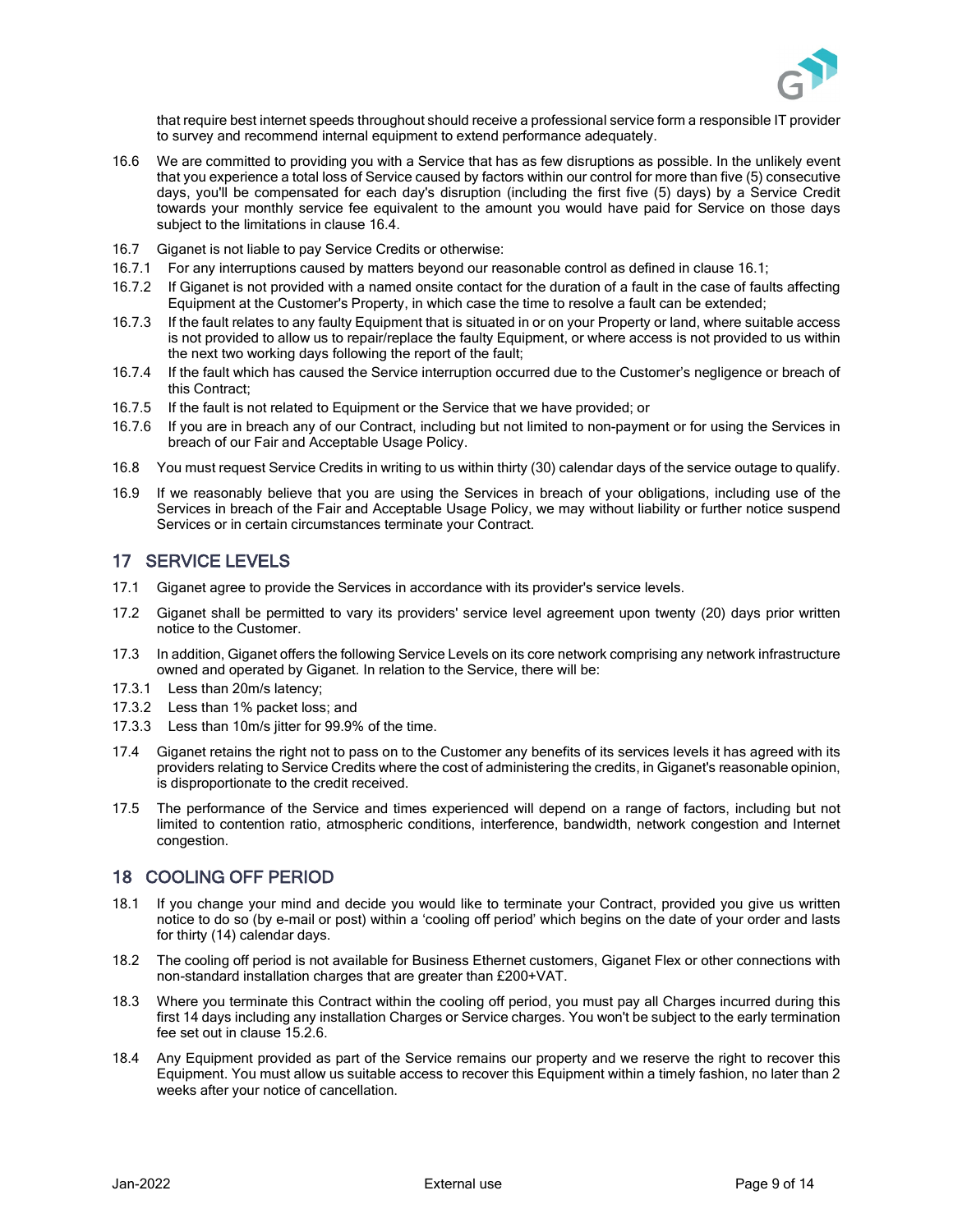

## 19 MINIMUM PERIOD

- 19.1 Our standard Minimum Period of Services we provide to business customers is thirty six (36) months from date of connection.
- 19.2 Sometimes our Minimum Period may be different, and this will be indicated on your Order form or Contract.
- 19.3 If the Minimum Period is not listed on the Order form, the standard minimum period of thirty six (36) months shall apply from date of connection.

#### 20 TERMINATION

- 20.1 Notice period
- 20.1.1 Business customers who employ more than ten (10) employees are required to give sixty (60) days' notice but not more than one hundred and twenty (120) days written notice (by e-mail or post) before the end of the Minimum Period. If no written notice has been provided, then the Contract will roll over automatically to a new Minimum Period equal to the initial Minimum Period.
- 20.1.2 Business customers with fewer than ten (10) employees are required to give us at least thirty (30) days written (by e-mail or post) termination notice.
- 20.2 Early Termination Fee:
- 20.2.1 Should you decide to cancel your Service within the Minimum Period, or where your Services have been terminated by us for breach of contract within the Minimum Period, you will have to pay for the remaining Charges until the end of the current Minimum Period as if you remained a customer during such period. These Charges will be invoiced as a single Charge and are payable in accordance with claus[e 15.8.](#page-7-1)
- 20.3 We may terminate your Contract or suspend all or part of your Service without notice if:
- 20.3.1 You or others are in breach of our Fair and Acceptable Usage Policy;
- 20.3.2 Giganet is required to do so by a government or regulatory authority or to comply with applicable law;
- 20.3.3 You otherwise breach the terms of our Contract;
- 20.3.4 You are persistently abusive or make threats, repeatedly cause a nuisance or annoyance or otherwise act illegally or inappropriate towards our staff or contractors or network equipment;
- 20.3.5 You do not pay us in full, by the due date, any money you owe us;
- 20.3.6 If Giganet is unable to provide the Service to the Property by the expected connection date for any reason (including where the Customer does not provide Giganet with access to carry out an installation);
- 20.3.7 where You delay necessary or pre-arranged maintenance or prevent it from being carried out;
- 20.3.8 where You are suspected, in Giganet's reasonable opinion, of involvement with fraud or attempted fraud in connection with the use of the Services; or
- 20.3.9 where Your credit limit is exceeded associated with the Services or other services provided by Giganet.
- 20.4 Either party may terminate your Contract by giving each other thirty (30) days written notice to the other:
- 20.4.1 If there has been a material breach of these terms by the other party and this isn't rectified within thirty (30) days of a written notice notifying of the breach;
- 20.4.2 If an event outside our reasonable control prevents us providing the Services for more than thirty (30) days;
- 20.4.3 If the other is unable to pay its debts (within the meaning of section 123 of the Insolvency Act 1986); or becomes insolvent or bankrupt; or is subject to an order or a resolution for its liquidation, administration, winding-up or dissolution (otherwise than for the purposes of a solvent amalgamation or reconstruction) or makes an application to a court of competent jurisdiction for protection from its creditors generally, or has an administrative or other receiver, manager, trustee, liquidator, administrator or similar officer appointed over all or any substantial part of its assets, or enters into or proposes any composition or arrangement with its creditors generally; or is subject to any analogous event or proceeding in any applicable jurisdiction;
- 20.4.4 by Giganet only, without cause, after any initial Minimum Period.
- 20.5 If Giganet justifiably suspends or terminates your Service (other than where it does so without cause), all Charges for your Service will remain payable by you notwithstanding such suspension or termination.

## 21 MOVING

21.1 If you are moving to a new address that is included in our network area, the Services will simply be moved to your new address, but a new connection fee will need to be paid in most cases.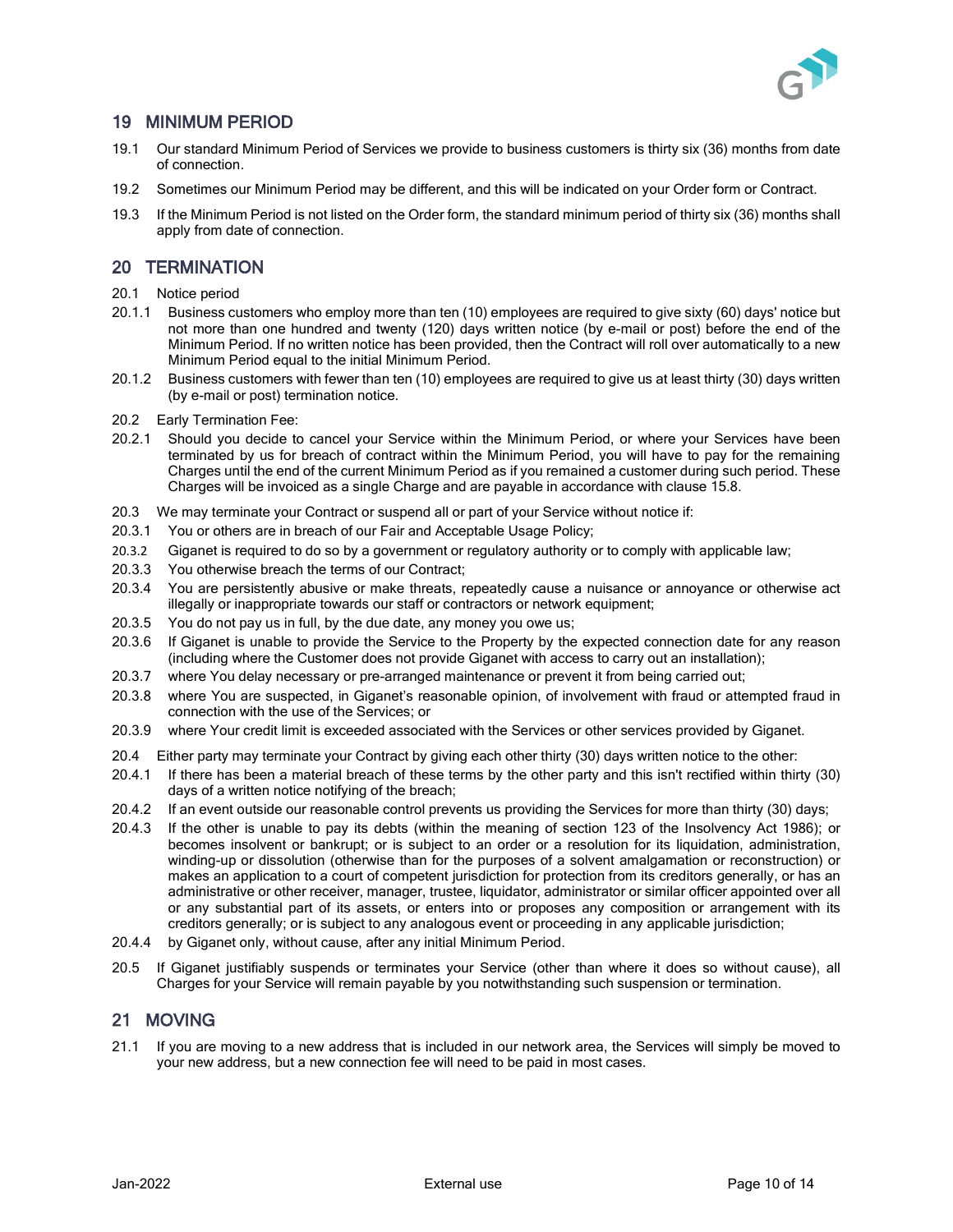

## 22 YOUR OBLIGATIONS

- 22.1 You agree that you will comply fully with your obligations under our Contract, and at all times, without limitation will:
- 22.1.1 Provide accurate information to Giganet (especially during the ordering process) and ensure that this information is always kept up to date and accurate;
- 22.1.2 Ensure that your equipment and software complies with all applicable laws and standards, is compatible with our Equipment and that you have any necessary licenses before you use it to connect to the Giganet network;
- 22.1.3 Comply with any reasonable instructions Giganet gives you; and
- 22.1.4 Indemnify Giganet against all losses, liabilities, costs (including legal costs) and expenses which Giganet may incur as a result of any third-party claims against Giganet in connection with your misuse of the Services or breach of our Contract.
- 22.2 All amounts due to Giganet shall be paid in full (without deduction or withholding except as required by law) and you shall not be entitled to assert any credit, set-off or counterclaim against Giganet in order to justify withholding payment of any such amount in whole or in part.
- 22.3 From time to time, Giganet may (without notice to you) review, record or check your use of Giganet's Services where necessary to ensure compliance with any laws or regulations or where ordered to do so by any court or other body or authority with the power to require such monitoring and for our own internal purposes to ensure compliance with these Terms and our Fair and Acceptable Usage Policy.

# 23 LIABILITY

- <span id="page-10-0"></span>23.1 Giganet does not exclude or limit liability for death or personal injury arising from its own negligence or for any other matter which it is unable to exclude liability for under applicable law.
- <span id="page-10-1"></span>23.2 Subject to clause [23.1,](#page-10-0) Giganet shall not in any event be liable to You for any:
- 23.2.1 loss of business, profits, revenue, goodwill or anticipated savings;
- 23.2.2 loss of or corruption of data whether sustained by You or any other party;
- 23.2.3 indirect, consequential, incidental or special damages, whether arising in tort (including negligence), breach of contract or breach of statutory duty and regardless of whether such costs, liabilities or losses were foreseeable.
- <span id="page-10-3"></span>23.3 Subject to clauses [23.1,](#page-10-0) [23.2,](#page-10-1) and [23.4,](#page-10-2) Giganet's maximum aggregate liability to You for physical damage to property whether caused by tort (including negligence), breach of contract, misrepresentation or breach of statutory duty shall not exceed £50,000 in respect of any one incident or series of connected incidents.
- <span id="page-10-2"></span>23.4 Subject to clauses [23.1,](#page-10-0) [23.2,](#page-10-1) and [23.3,](#page-10-3) Giganet's maximum aggregate liability under this Contract whether arising due to tort (including negligence), breach of contract, misrepresentation or any other legal liability in connection with or related to the subject matter of this Contract shall in no circumstances exceed to the higher of 125% of the amount of Charges paid by You to Giganet in accordance with this Contract, or £1,000.
- 23.5 The Customer acknowledges and accepts that it is not relying on any warranty, condition or representative not contained within this Contract. Unless expressly provided in this Contract, all warranties, conditions, undertakings or other terms implied by statute or common law, are excluded to the fullest extent permitted by law.

## 24 CONFIDENTIALITY

- 24.1 Each party undertakes to maintain and procure the maintenance of the confidentiality of Confidential Information at all times and to keep and procure the keeping of all Confidential Information secure and protected against theft, damage, loss or unauthorised access, and not at any time, whether during the term of this Agreement or at any time thereafter, without the prior written consent of the disclosing party, directly or indirectly, to use or authorise or permit the use of or disclose, exploit, copy or modify any Confidential Information, or authorise or permit any third party to do the same, other than for the sole purpose of the performance of its rights and obligations hereunder.
- 24.2 Each party undertakes to disclose Confidential Information only to those of its officers, employees, agents and contractors to whom, and to the extent to which, such disclosure is necessary for the purposes contemplated under this Agreement, and to procure that such officers, employees, agents and contractors are made aware of and observe the confidentiality obligations in this clause 24.
- 24.3 Upon the earlier of a written request from the disclosing party, or the termination or expiry of this Agreement for any reason, the receiving party shall return any and all Confidential Information of the disclosing party then in its possession or control and will not retain any copies of the same.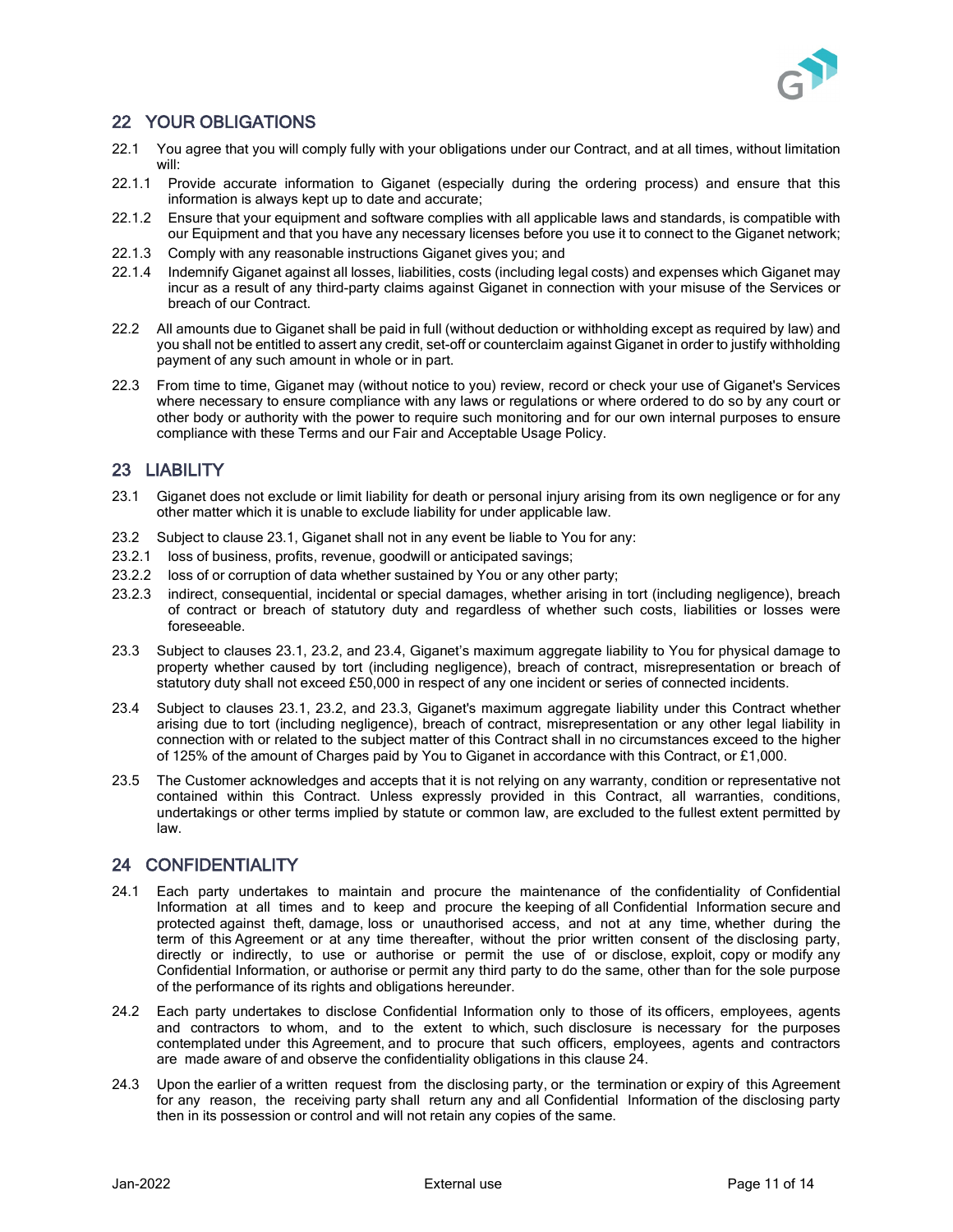

- 24.4 The receiving party shall immediately upon becoming aware of the same give notice to the disclosing party of any unauthorised disclosure, misuse, theft or other loss of Confidential Information, whether inadvertent or otherwise.
- 24.5 The terms of and obligations imposed by this clause 24 shall survive the termination or expiry of this Agreement but shall not apply to any Confidential Information which:
- 24.6 at the time of receipt by the receiving party is in the public domain;
- 24.6.1 subsequently comes into the public domain through no fault of the receiving party, its officers, employees, agents or contractors;
- 24.6.2 is lawfully received by the receiving party from a third party on an unrestricted basis;
- 24.6.3 is already known to the receiving party before receipt hereunder; or
- 24.6.4 is independently developed by the receiving party or its employees, agents or contractors.
- 24.7 The receiving party may disclose Confidential Information as may be required by law, regulation or order of a competent authority, provided that, to the extent practicable in the circumstances, the disclosing party is in each case given reasonable advance notice of the intended disclosure and a reasonable opportunity to challenge the same.

#### 25 INTELLECTUAL PROPERTY

- 25.1 Intellectual property rights in all software (in whatever form) and materials we provide you with in connection with the Service or Equipment will remain our property, or the property of the person who has granted us a licence for that software or materials (our licensors).
- 25.2 We will grant you a non-exclusive licence to use the software and materials for the purpose of using the Service or Equipment and for no other purpose. You cannot transfer the licence.
- 25.3 You agree to comply with our licensor's terms and conditions relating to your use of the software which we make available to you.
- 25.4 You must treat the materials and software as confidential information and when the Contract ends, for whatever reason, immediately return all copies of the materials and software to us and delete any copies from any computer, device or clous service on which such information is stored.
- 25.5 You must not:
- 25.5.1 reproduce the software, except for archiving or backup purposes (and in those circumstances you must make sure that each copy contains all of the original software's proprietary notices);
- 25.5.2 adapt, modify, translate, reverse engineer, decompile, alter or otherwise tamper or interfere with the software (except where the law allows this); or
- 25.5.3 create work derived from or based on any of the software or any document accompanying it.

#### 26 PERSONAL DATA

- 26.1 For the purpose of this clause the terms "controller", "data processor", "personal data" and "processing" have the meaning set out in data protection legislation. "Data protection legislation" means any applicable law relating to the processing, privacy and use of personal data, as applicable to the data controller, the data processor or the service, including the Data Protection Act 1998 and the Privacy and Electronic Communications (EC Directive) Regulations 2003 and any laws or regulations implementing UK GDPR or the ePrivacy directive and the GDPR. "e-Privacy directive" means the Directive 2002/58/EC of the European Parliament and of the Council of 12 July 2002 as implemented into United Kingdom law, "model contract clauses" means the standard clauses approved by the European Union or the UKs ICO for use when personal data is transferred outside of the European Economic Area and "UK GDPR" means Directive 95/46/EC of the European Parliament and of the Council of 24 October 1995 as transposed into United Kingdom law.
- 26.2 As the Customer, you will be the 'data controller' of the personal data that is provided to Giganet for processing under this Contract and Giganet will act as a 'data processor' on Your behalf.
- 26.3 Under this Contract, You will be responsible for: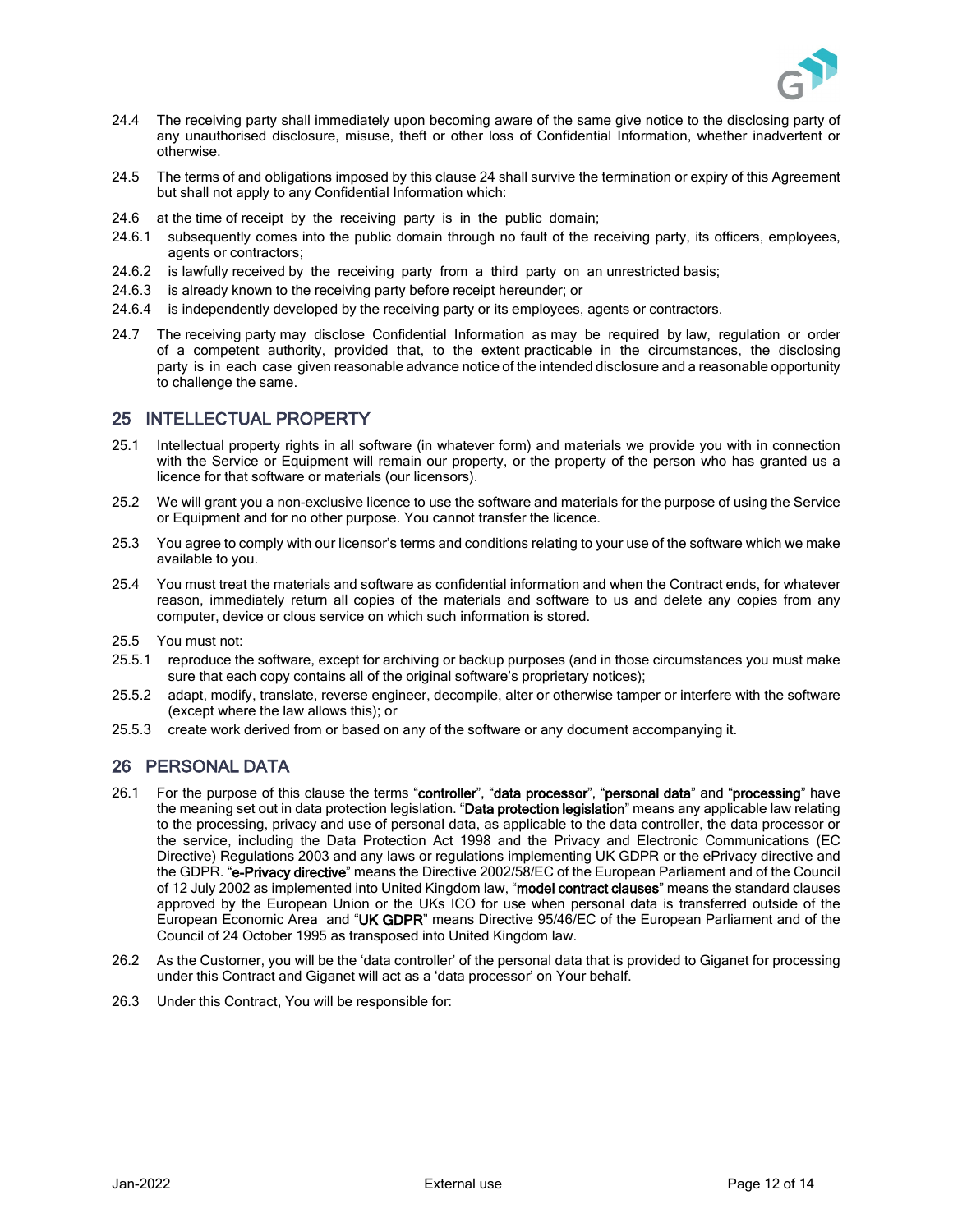

- 26.3.1 complying with all data protection legislation in respect of your use of our Services, your processing of the personal data and any processing instructions you give us;
- 26.3.2 ensuring you have the right to collect, provide access to or transfer the personal data to us for processing under this Contract; and
- 26.3.3 ensuring that you will not disclose (or permit any data subject to disclose) any special categories of data to us for processing.

Giganet will process the personal data to the extent necessary to provide the Services and in accordance with the Customer's reasonable instructions (including the reasonable instructions of any users accessing the service on your behalf) as set out in this Contract or otherwise in writing, and in doing so we will comply with the data protection legislation.

- 26.4 Giganet will ensure that any of our personnel authorised to process the personal data will be subject to a duty of confidentiality.
- 26.5 Giganet will take the following security measures:
- 26.5.1 implement appropriate technical and organisational measures to protect the personal data from accidental or unlawful destruction, loss, alteration, unauthorised disclosure or access (a data breach).
- 26.5.2 Upon becoming aware of a data breach, notify you without undue delay.
- 26.5.3 Giganet will make reasonable efforts to identify the cause of the data breach and to take such steps as Giganet deems necessary and reasonable to mitigate the effects of such data breach, to the extent that such steps are within Giganet's reasonable control.
- 26.6 Giganet will make reasonable efforts to provide such information as the Customer may reasonably require to enable the Customer to fulfil any data breach reporting obligations under UK GDPR.
- 26.7 The Customer agrees that Giganet may engage our group companies and third party sub-processors (collectively sub-processors) to process personal data on Giganet's behalf, provided that:
- 26.7.1 Giganet maintains an up-to-date list of sub-processors which will be available on request;
- 26.7.2 Giganet imposes on such sub-processors data protection terms that require them to protect the personal data to the standard required by data protection legislation; and
- 26.7.3 Giganet remains liable for any breach of the data protection legislation caused by our sub-processor when processing personal data under this Contract.
- 26.8 Giganet will not process or otherwise transfer any personal data outside the United Kingdom or the European Economic Area or to any international organisations unless it has appropriate assurances from that third party that the personal data will only be processed in compliance with data protection legislation (which will be satisfied and evidenced by us entering into a contract with that third party which contains the model contract clauses).
- 26.9 Taking into account the nature of the processing and information available to Giganet, we will provide reasonable assistance to You to allow you to comply with your obligations in relation to: (i) security measures; (ii) notifying data breaches; and (ii) data privacy assessments.
- 26.10 Giganet will be entitled to recover its reasonable costs of providing such assistance to the Customer.
- 26.11 Giganet will make available all information reasonably requested by the Customer in writing to demonstrate our compliance with the obligations set out in this clause, and Giganet will contribute to audits, including inspections, to verify compliance with such obligations conducted by you or an independent third-party auditor acting under the Customer's direction. Such audits or inspections may take place no more than once per calendar year and will be at the Customer's cost. The Customer will give us not less than 30 days' prior written notice of any such audit or inspection, and such audit or inspection which will be carried out during our normal working hours with minimal disruption to Giganet's business.
- 26.12 Upon expiry or termination of this Contract, Giganet will, at the Customer's request, delete or return to the Customer the personal data processed under this Contract, unless storage is required by law.
- 26.13 The Customer acknowledges that Giganet may be required under applicable laws and regulations to co-operate with and disclose personal and other data regarding the Customer or its employees and agents to governmental bodies and/or authorities.
- 26.14 The Customer acknowledges that Giganet may record calls to and from its customer service centre (including marketing calls) to help with training and to prevent identity fraud.

## 27 CHANGES

27.1 Giganet may need to change our Contract, including the Charges at any time.